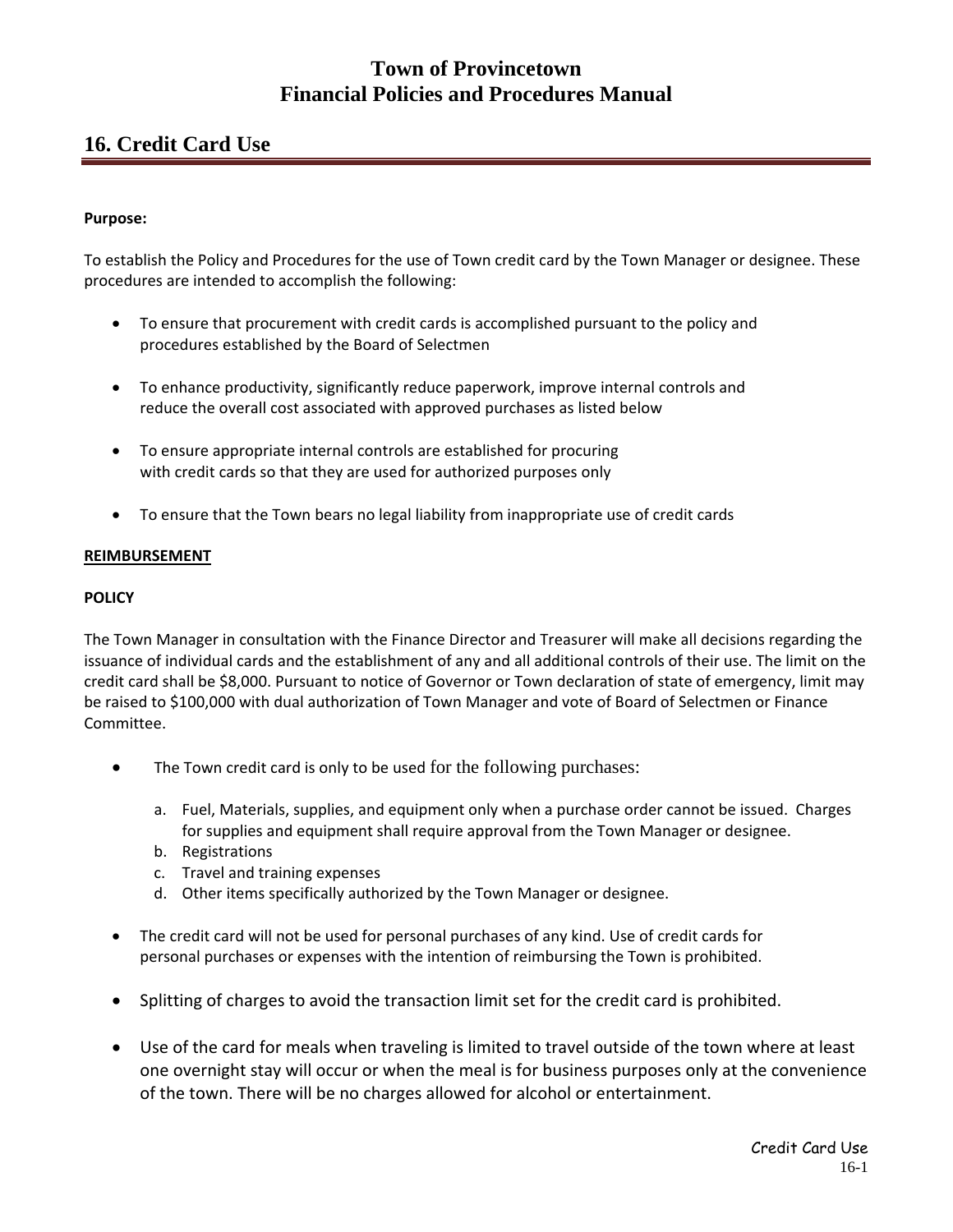# **Town of Provincetown Financial Policies and Procedures Manual**

# **16. Credit Card Use**

- No cash advances (ATM, traveler's checks, money orders, etc.) or purchase of gift certificates are allowed using the credit card.
- The credit card is not to be used to pay invoices or statements of any kind.
- All purchases made with credit cards shall be paid for within the grace period so that no interest charges or penalties will accrue.
- Any incentive program benefits derived by the use of Town credit cards will be the property of the town. The Administration will determine the use of such incentive program benefits.
- Cardholder should take all measures necessary to ensure the security of the credit card and the card number. Cardholder shall not give their card or their card number to others to use on their behalf.
- Lack of proper documentation or authorizations may result in loss of credit card privileges and/or personal liability.

### **PROCEDURE**

Authorized cardholder must sign an Agreement (Appendix I) to Accept Town Credit Card prior to issuance of the credit card. Forms will be kept on file in the Finance Department.

- When using the Town credit card, the cardholder should:
	- a. Ensure the goods or services are budgeted and allowable.
	- b. Determine if the intended purchase is within the cardholder's credit card limits.
	- c. Tell the merchant or supplier that the purchase will be made using the credit card issued through the Town of Provincetown.
	- d. Inform the merchant that the purchase is tax exempt. The tax exempt number is 04‐6001274. Review the receipt before leaving the store and request a credit if taxes were charged in error.
- Any unauthorized expenses will not be paid by the Town of Provincetown. The Town reserves the right to collect payment for unauthorized expenditures from the cardholder.
- The cardholder is responsible for managing any returns or exchanges to ensure proper credit is received for returned merchandise. The cardholder should contact the vendor to obtain instructions for returns and make sure that proper credit is received.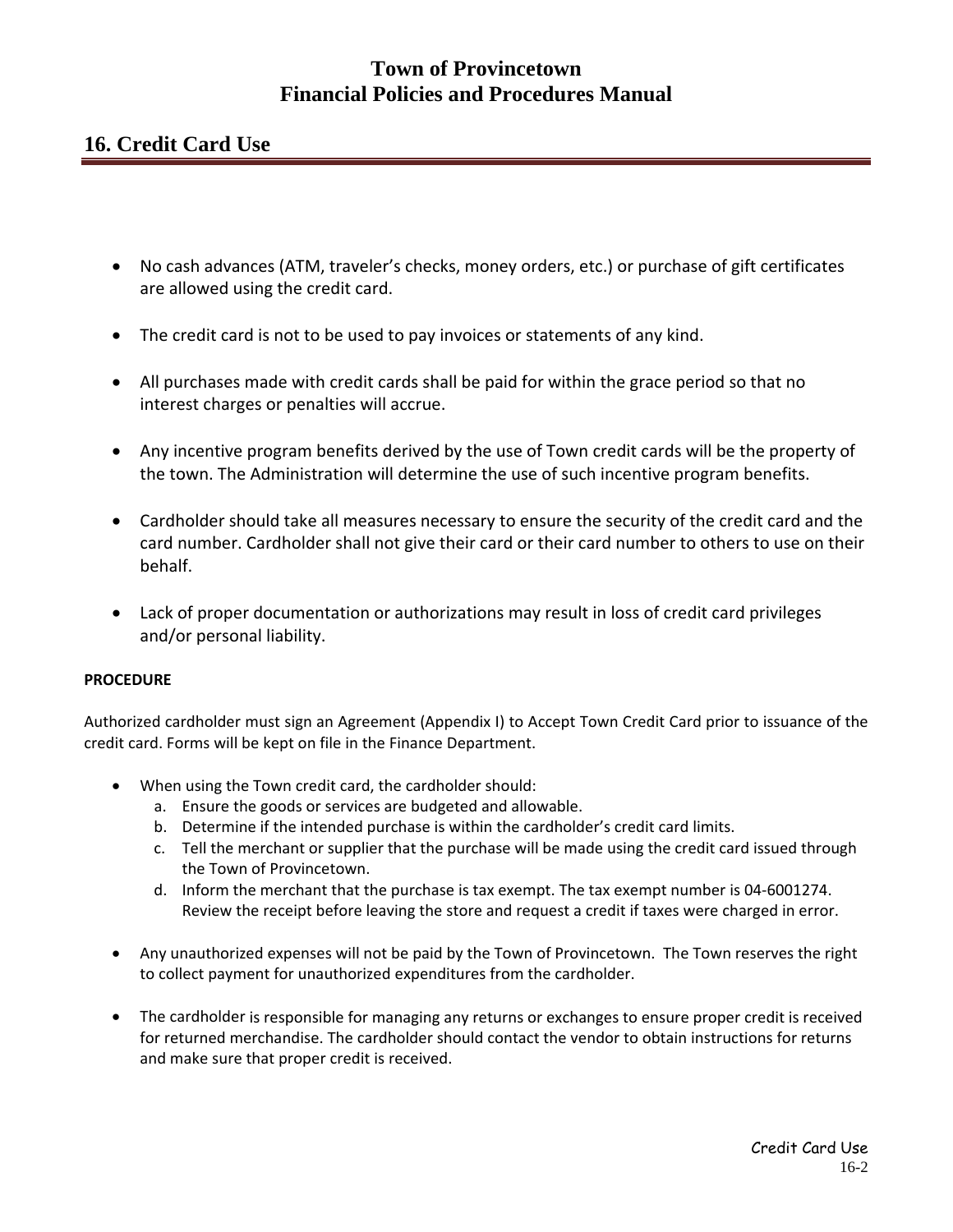# **Town of Provincetown Financial Policies and Procedures Manual**

# **16. Credit Card Use**

- All receipts related to the purchase need to be approved by the department head and forwarded to the Finance Department timely to avoid incurring any late charges.
- The Finance Department will reconcile the credit card statement to the receipts forwarded by the departments making purchases. Exceptions will be forwarded to the department involved for resolution. The Finance Department will verify the general ledger code designated for the transactions and will adjust, if necessary.
- It is the cardholder's responsibility to submit the receipts and other documentation within the time frame stated above. If the information is not submitted in a timely manner, the cardholder that has not submitted the information will be responsible for the interest and/or late charges.
- If the credit card is lost or stolen it shall be reported to the Town Manager and Finance Department immediately after discovery.
- Upon separation of employment, Town Manager shall surrender town credit card to the Finance Department on or before their last day of work and prior to issuance of final compensation to the cardholder.
- Improper use of the Town credit card may result in disciplinary action, up to and including termination of employment.

### **AUDIT**

Random audit will be conducted for both card activity and receipt retention as well as statement review by the Finance Department. The detailed activity will also reviewed annually by the town's independent auditing firm.

Approved by BOS 6/26/2017

Credit Card Use 16-3